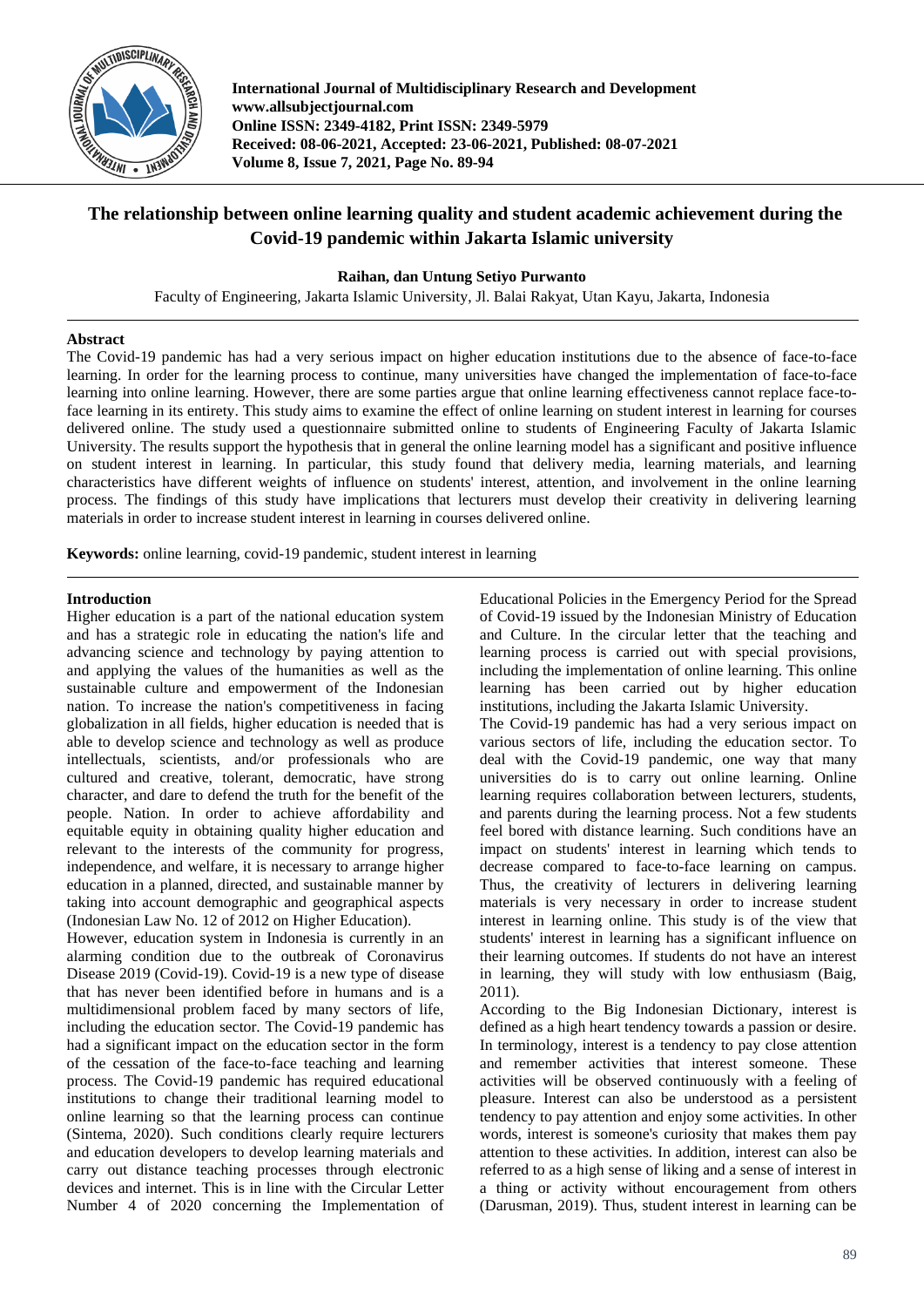referred to as a student's interest in participating in the learning process to get changes in various aspects of life. Seeing the Covid-19 pandemic condition which is very risky for the health of students, lecturers, and other stakeholders, and considering the learning process that must continue, this study aims to examine how the impact of online learning on student interest in learning.

## **Literature Review**

### **Online Learning**

One of the factors that influence student achievement in their studies is the student interest factor. To arouse student interest, learning materials are needed using a teaching approach that can encourage students to be more interested, participate actively, and seek and find solutions independently. E-learning is expected to facilitate interactions between students and learning materials, interactions between students and lecturers, and interactions between fellow students. In an E-learning based learning environment, students can share information and can access learning materials at any time and repeatedly. Thus, students can further strengthen their mastery of the material (Caroro *et al*., 2013).

One of the vocabularies that emerged and was popular along with the Covid-19 pandemic in the world of learning was Elearning-based learning. E-learning, short for electronic learning, generically means learning by using electronics. The word electronic itself contains a specific meaning, namely a computer or the internet, so that e-learning is often interpreted as a learning process using a computer or the internet. E-learning can be done simply and more easily, by utilizing a local network connection or internet network. Elearning allows students to seek a wider amount of knowledge through internet access. The e-learning method can also be understood as a learning method that uses intermediaries in the form of electronic media and the internet to facilitate the learning process (Elzainy *et al*., 2020).

The e-learning method is indeed very important for learning in this technological era. The following are some of the benefits derived from e-learning-based learning. First, students can determine their own study time. Without attending class meetings, students can still get subject matter through e-learning. Second, with e-learning, students can save more time when they have school assignments. Students can search for learning materials on the computer and take advantage of e-learning. Third, e-learning creates an active learning environment. E-learning allows students to be more active in teaching and learning activities in a way. In addition, students can ask the lecturer personally about learning materials that they do not understand (Luaran *et al*., 2014).

The literature generally suggests that online learning is an educational innovation that involves elements of information technology in the learning process (Xu & Omamerhi, 2007). In this case, online learning is often referred to as a distance learning system with a set of teaching methods where there are teaching activities carried out separately from learning activities. Online learning can be held using computers and internet networks. In other words, online learning involves elements of technology and internet networks as a means of Learning (Means *et al*., 2014).

Furthermore, the literature suggests that online learning is a

learning model that has been done by many educational institutions, especially in the context of higher education. In this regard, the literature generally emphasizes the importance of online learning in helping to provide access to teaching and learning for lecturers and students as well as removing space and time barriers in the teaching and learning process (Nguyen, 2015). In fact, online learning can be seen as a more effective learning model to be applied in the learning process, especially in the context of higher education. However, the literature emphasizes that not all learning can be transferred to an online learning environment (Panda *et al*., 2020).

#### **Learning Outcomes**

The literature suggests that when a person has learned, that person will experience changes in behavior, for example from not knowing to knowing, from not understanding to understanding. Learning outcomes are a better level of mental development when compared to when they have not learned or when learning materials are completed. In addition, learning outcomes can also be understood as abilities possessed by students after they receive their learning experiences; changes in behavior that occur as a result of practice or experience; the result of an interaction of learning and teaching actions. Thus, it can be stated that learning outcomes are abilities possessed by students after they receive the learning process or learning experience. Learning outcomes have an important role in the learning process. The process of assessing learning outcomes can provide information to lecturers about student progress in an effort to achieve learning objectives through teaching and learning activities. Furthermore, from this information, lecturers can arrange and foster further student progress, both for individuals and for the whole class (Ferazona & Suryanti, 2020).

The literature shows that student learning outcomes are influenced by several factors. Factors that affect the process and learning outcomes include environmental factors, instrumental, physiological conditions, and psychological conditions. The environment is part of student life, both the natural environment and the socio-cultural environment. These two types of environments have a significant influence on student learning outcomes (Darusman, 2019). As an illustration, learning outcomes in rooms with fresh air conditions will be better than learning outcomes in rooms with stale air conditions; while the social system that is formed will shape the behavior of students to comply with the social norms and laws that apply where the student is located. Every university has a vision, mission, and goals to be achieved. The university's vision and mission can be used as a reference to improve the quality and outcomes of teaching and learning. The available facilities and facilities must be used efficiently and effectively for the progress of student learning. Some of the indicators included in the educational instruments include curriculum, programs, facilities and infrastructure, and teaching staff. Physiological conditions in general also affect student learning abilities. As an illustration, students with fresh physical condition and adequate nutrition will have better learning outcomes than students with physical conditions who are tired and malnourished. Furthermore, the literature suggests that psychological conditions also affect student learning outcomes. Some of these psychological factors include interest, intelligence, talent, and motivation factors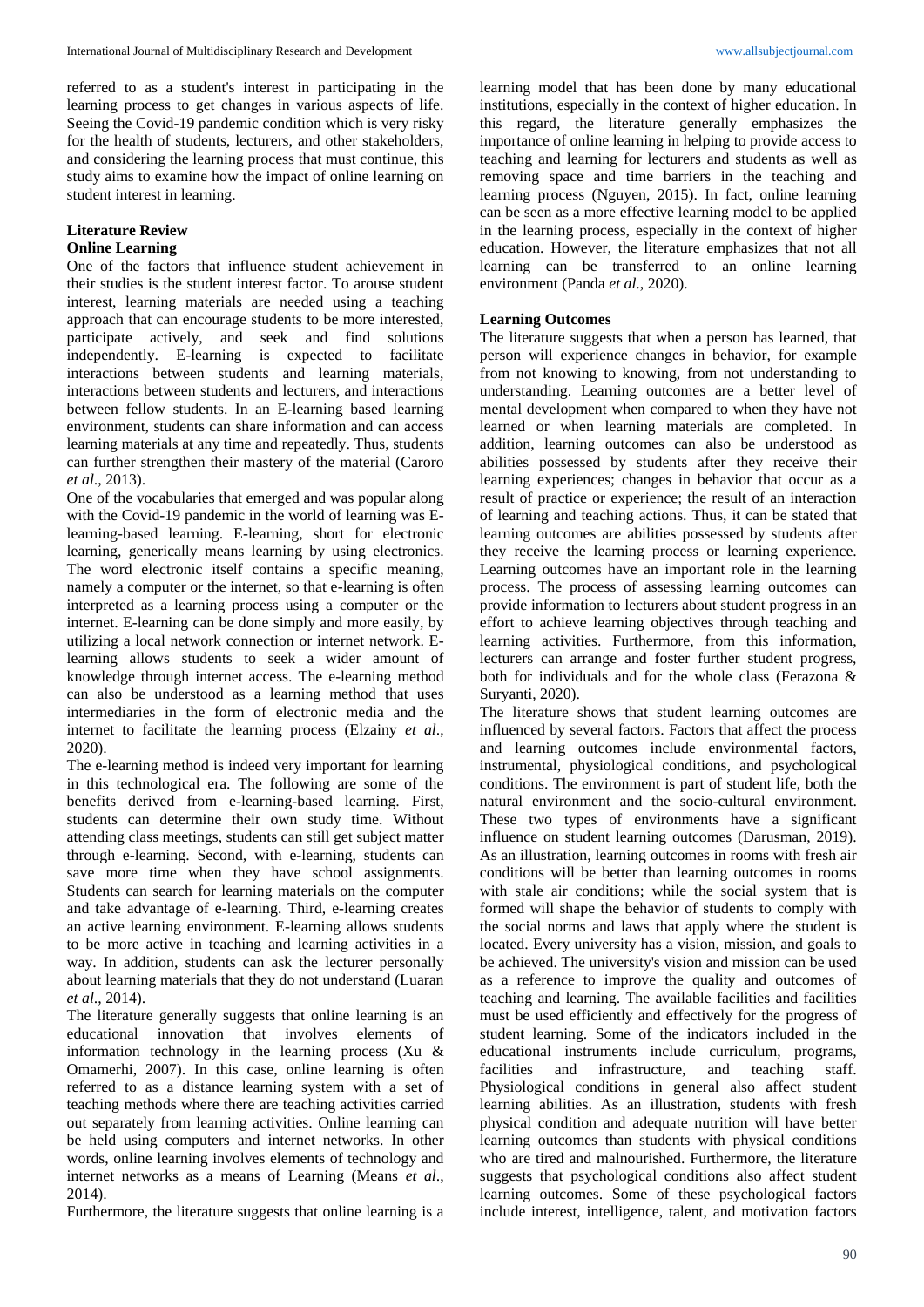(Sintema, 2020).

# **Research Methodology**

### **Research Design**

This research is a non-experimental research. The research method used in this study is a quantitative research method. According to Given (2008), quantitative research is approaches to empirical studies to collect, analyze, and display data in the form of numbers rather than narrative form. The research design used is correlation research, namely research conducted to determine the relationship between two or more variables that are causal or known as causal relationships. In particular, the design of this study was intended to determine whether there was an effect of online learning during the Covid-19 pandemic on student interest in learning at the Islamic University of Jakarta.

In general, this research methodology includes five stages, namely determining the formulation of the problem, building hypotheses to be tested, collecting and analyzing the data obtained, interpreting the research results, and drawing conclusions. This study uses a structured questionnaire to collect data relevant to the research objectives. According to Sugiyono (2018), a questionnaire is a research instrument that contains written questions used by researchers to obtain data or information obtained from the results of respondents' answers. The population of this research is the students of the Islamic University of Jakarta who are studying in semester 2, semester 4, and semester 6 of the 2019/2020 academic year. The number of students involved is 48 people. This study used a questionnaire which was distributed via email.

## **Research Variables**

### *Independent variable*

The independent variable is the variable that causes changes in the dependent variable. In this study, the independent variable is online learning. This research is of the view that online learning is multidimensional which includes three dimensions (Moreira *et al*., 2015), namely learning media (two indicators), learning materials (two indicators), and learning characteristics (three indicators). All indicators were measured using a five-point Likert scale, ranging from 1 (very poor) to five (very good).

*Dependent variable*

The dependent variable is the variable that is influenced by the independent variable. In this study, the variable that became the dependent variable was student interest in learning. This study argues that student interest in learning is multidimensional which includes four dimensions (Moreira *et al*., 2015), namely the level of student enjoyment (three indicators), student interest (three indicators), student attention (three indicators), and student involvement (three indicators). Three indicators). All indicators were measured using a five-point Likert scale, ranging from 1 (very poor) to five (very good).

## **Results and Discussion**

## **Instrument Validity and Reliability**

This study conducted a validity test to measure the accuracy and precision of the research instruments used in measuring online learning model variables and student interest in learning. If the items of the research instrument are valid, then the data obtained from the questionnaire distribution will be able to accurately measure the indicators of the

online learning model variables and student interest in learning. Thus, the research conclusions obtained are able to describe conditions that are in accordance with the actual reality. This study uses the statistic "Corrected Item-Total Correlation (CITC)" to measure the validity of the items of the online learning model variables and student interest in learning with a significance level of  $=$  5 percent and degrees of freedom  $= 46$ . In this case, an item that has a CITC higher than 0.2845 will be declared valid. Meanwhile, items that have a CITC lower than 0.2845 will be declared invalid, and therefore, those items will be eliminated.

Furthermore, this study conducted a reliability test to measure the consistency of the research instrument if the instrument was used at different times. This study uses the Cronbach Alpha formula to test the reliability of the instrument. Reliability tests were also conducted simultaneously on all question items used to measure online learning model variables and all question items used to measure student learning interest variables. In this case, the instrument will be declared reliable if the questionnaire has a Cronbach Alpha higher than 0.60 and the instrument will be declared unreliable if the questionnaire has a Cronbach Alpha lower than 0.60.

The results of data analysis as presented in Table 1 show that the items used to measure the online learning model variables and student interest are valid. In this case, the smallest CITC value is 0.300 and the largest CITC value is 0.500. The CITC values are higher than the minimum required values. Table 1 also shows that the instruments used to measure the online learning model variables and student interest are reliable. In this case, the smallest Cronbach's alpha value is 0.300 and the largest Cronbach's alpha value is 0.500. The Cronbach's alpha values are higher than the minimum required value.

**Table 1:** The results of validity and reliability test

| Dimensions               | Items          | <b>CITC</b> | Cronbach alpha |
|--------------------------|----------------|-------------|----------------|
| Delivery media           | X1             | 0,764       | 0,743          |
|                          | X <sub>2</sub> | 0,647       |                |
|                          | X3             | 0,663       |                |
| Learning materials       | X4             | 0,446       | 0,836          |
|                          | X5             | 0,454       |                |
|                          | X6             | 0,365       |                |
| Learning characteristics | X7             | 0.645       | 0,775          |
|                          | X8             | 0,676       |                |
|                          | X9             | 0,474       |                |
| Feeling happy            | Y1             | 0,436       | 0,674          |
|                          | Y2             | 0,367       |                |
|                          | Y3             | 0,455       |                |
| Interest                 | Y4             | 0,434       | 0,866          |
|                          | Y5             | 0,473       |                |
|                          | Y6             | 0,354       |                |
| Attention                | $Y$ 7          | 0,743       | 0,776          |
|                          | Y8             | 0,354       |                |
|                          | Y9             | 0,574       |                |
| Involvement              | Y10            | 0,733       | 0,813          |
|                          | Y11            | 0,356       |                |
|                          | Y12            | 0,376       |                |

#### **Descriptive Analysis**

Data on the influence of online learning on student interest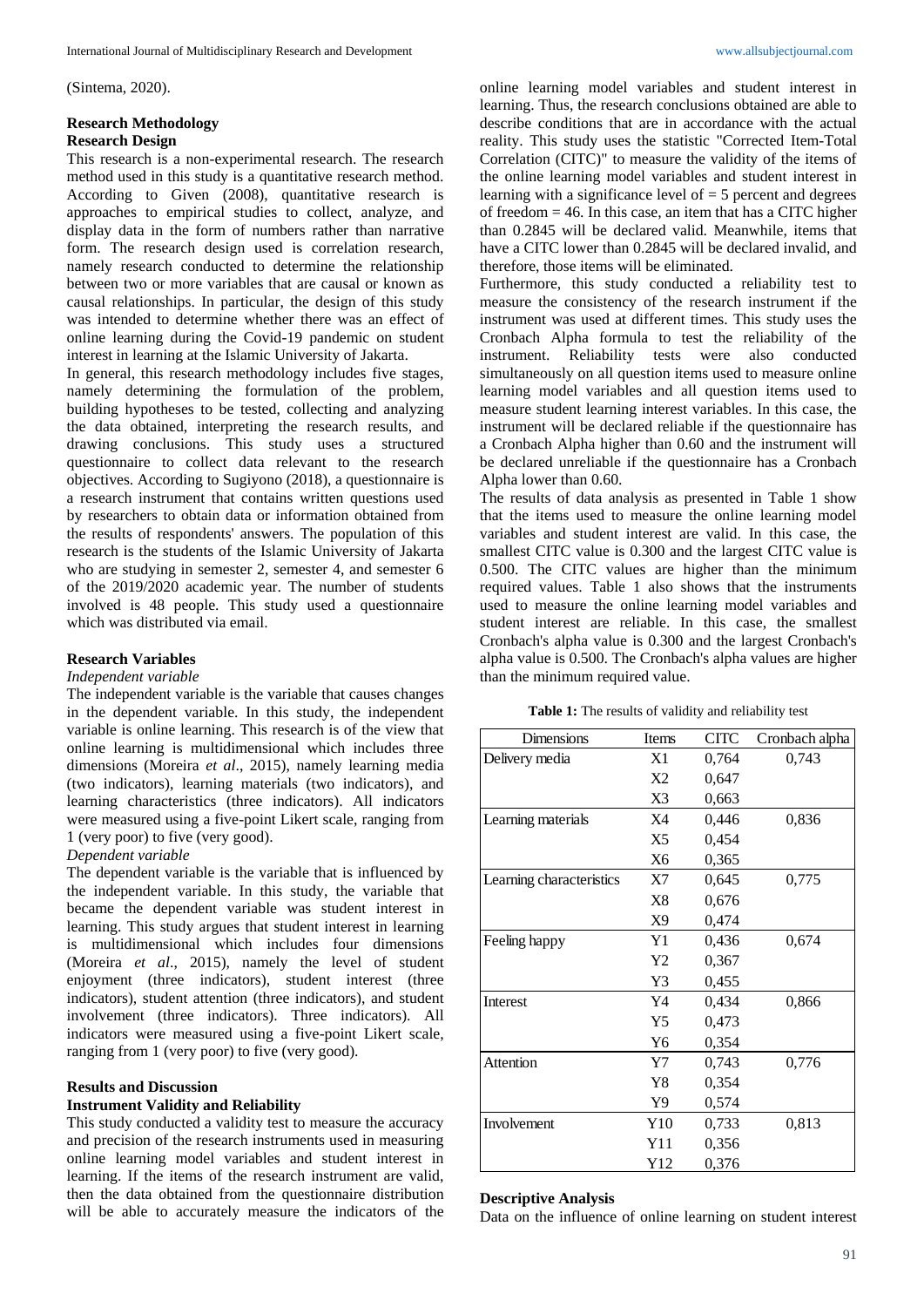in learning during the Covid-19 pandemic was obtained through distributing questionnaires to students of the Faculty of Engineering, Jakarta Islamic University. The first part of the questionnaire is intended to measure students' perceptions of the online learning model implemented by lecturers. The first part of the questionnaire consists of three dimensions, namely [1] media used by lecturers in online learning, [2] learning materials delivered by lecturers in online learning, and <sup>[3]</sup> characteristics of online learning delivered by lecturers. Specifically, the first part of the questionnaire consists of nine indicators, namely X1 to X9. All items on the first part of the questionnaire were measured using a five-point Likert scale; ranging from 1 (very bad) to 5 (very good). The average value of respondents' answers is presented in Table 2.

**Table 2:** Descriptive analysis

| Dimensions               | Items          | Means |
|--------------------------|----------------|-------|
| Delivery media           | X1             | 4,97  |
|                          | X2             | 3,98  |
|                          | X3             | 3,45  |
| Learning materials       | X4             | 3,87  |
|                          | X <sub>5</sub> | 4,34  |
|                          | X6             | 3,35  |
| Learning characteristics | X7             | 3,21  |
|                          | X8             | 4,26  |
|                          | X9             | 3,86  |
| Feeling happy            | Y1             | 4,24  |
|                          | Y2             | 4,99  |
|                          | Y3             | 4,59  |
| Interest                 | Y4             | 3,58  |
|                          | Y <sub>5</sub> | 4,19  |
|                          | Y <sub>6</sub> | 3,47  |
| <b>Attention</b>         | Y7             | 4,61  |
|                          | Y8             | 4,27  |
|                          | Y9             | 4,14  |
| Involvement              | Y10            | 4,59  |
|                          | Y11            | 4,88  |
|                          | Y12            | 4,66  |

The second part of the questionnaire is intended to measure students' interest in learning about courses in online learning. The first part of the questionnaire consists of four dimensions, namely <sup>[1]</sup> having a sense of pleasure in the subject being delivered, <sup>[2]</sup> having an interest in the subject being delivered, <sup>[3]</sup> having an interest in the subject being delivered, and <sup>[4]</sup> having an courses delivered. Specifically, the second part of the questionnaire consists of 12 indicators, namely Y1 to Y12. All items on the second part of the questionnaire were measured using a five-point Likert scale; ranging from 1 (very bad) to 5 (very good). The average value of respondents' answers is presented in Table  $\mathcal{L}$ 

The results of data analysis as presented in Table 2 show that for the online learning model variable carried out by lecturers, the lowest score is 3.21 points (item X7 from the characteristic dimension of the learning model) and the highest score is 4.37 points (item X1 from the media dimension). Learning). The score on all items on the online learning model variable carried out by the lecturer is higher than the average score (2.5 points). The results of this analysis indicate that students have a perception that the

online learning model implemented by the lecturers of the engineering faculty, Jakarta Islamic University is quite good. Meanwhile, for the variable of student interest in learning for courses in online learning, the results of data analysis as presented in Table 2 show that the lowest score is 3.24 points (item Y1 of the dimension has a sense of pleasure in the courses delivered) and the highest score is 4.27 points (item Y8 of the dimension has attention to the course delivered). The score on all items on the variable of student interest in learning for courses in online learning is higher than the average score (2.5 points). The results of this analysis indicate that the interest of students from the engineering faculty, Jakarta Islamic University to learn through online learning is quite good.

#### **Hypothesis Test**

This study hypothesizes that the online learning model implemented by the lecturer will have a significant and positive influence on students' interest in learning about courses in online learning. The results of the analysis support the hypothesis that the online learning model implemented by the lecturer will have a significant and positive influence on students' interest in learning for courses in online learning (standard regression weight  $=$ 0.419;  $p < 0.01$ ). To obtain a deeper understanding of the relationship between the online learning model implemented by lecturers and student learning interest in online learning courses, this study developed a multiple regression equation model to examine the effect of the dimensions of the online learning model implemented by the lecturer on the dimensions of the online learning model. -Dimension of student interest in learning courses in online learning. The results of the analysis of the three multiple regression models are summarized in Table 3.

**Table 3:** The Results of Multiple Regression Model Test

| Online                      | Student learning interest |            |            |                    |            |
|-----------------------------|---------------------------|------------|------------|--------------------|------------|
| learning<br>dimensions      | Feeling<br>happy          | Interest   | Attention  | <b>Involvement</b> | <b>VIF</b> |
| Delivery<br>media           | $0.114*$                  | $0,382***$ | $0.227**$  | $0.374***$         | 1,47       |
| Learning<br>material        | $0,209**$                 | $0,246**$  | 0.038      | $0.253**$          | 1.66       |
| Learning<br>characteristics | $0.248***$                | $0.108*$   | $0,265***$ | $0,218**$          | 1,28       |

The results of the analysis, as presented in Table 3, indicate that two dimensions of online learning, namely learning materials ( $\beta$  = 0.209; p<0.05) and learning characteristics ( $\beta$  $= 0.248$ ; p<0.05) have a positive and significant influence. on students' feelings of liking for the courses delivered through online learning. Furthermore, the results of the analysis indicate that the two dimensions of online learning, namely delivery media ( $\beta = 0.382$ ; p<0.01) and learning materials ( $\beta$  = 0.246; p<0.05) have a positive and significant influence on student interest in subjects. Lectures delivered through online learning. Meanwhile, the results of the analysis indicate that two dimensions of online learning, namely delivery media ( $\beta = 0.227$ ; p<0.05) and learning characteristics ( $\beta = 0.265$ ; p<0.05) have a positive and significant influence on students' attention to courses delivered through online learning. Finally, the results of the analysis indicate that there are three dimensions of online learning, namely delivery media ( $\beta = 0.374$ ; p<0.01), learning materials ( $\beta$  = 0.253; p<0.05), and learning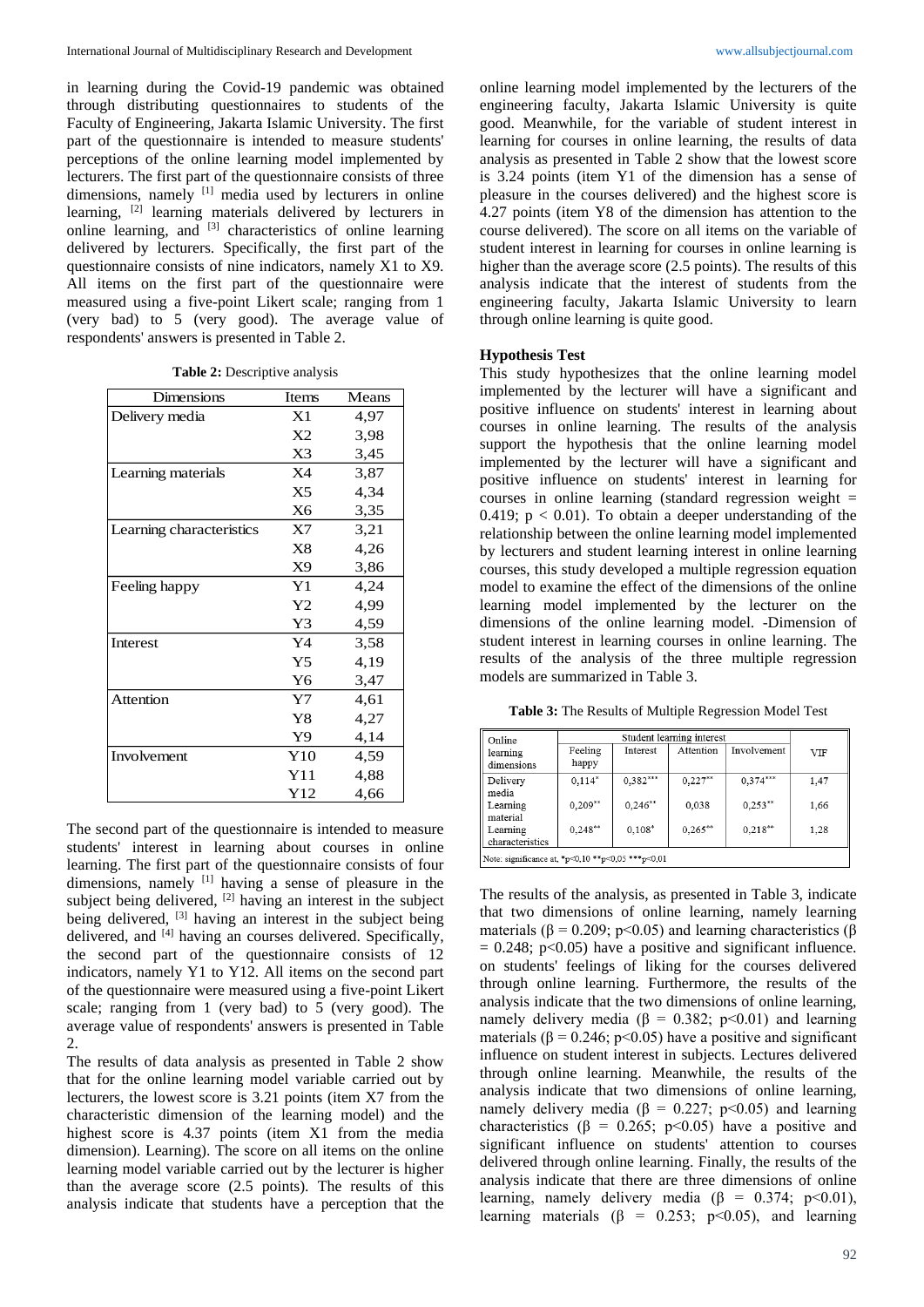characteristics ( $\beta = 0.218$ ; p< 0.05) has a positive and significant influence on student involvement in the delivery of online courses.

#### **Analysis**

The Covid-19 pandemic has had a very serious impact on various sectors of life, including the education sector. To deal with the Covid-19 pandemic, one way that many universities do is to carry out online learning. However, not a few students feel bored with distance learning. Such conditions have an impact on students' interest in learning which tends to decrease compared to face-to-face learning on campus. Thus, the creativity of lecturers in delivering learning materials is very necessary in order to increase student interest in learning online. This study is of the view that students' interest in learning has a significant influence on their learning outcomes. If students do not have an interest in learning then they will study with low enthusiasm.

The main purpose of this study was to examine the relationship between the online learning model implemented by the lecturer and students' interest in learning about courses in online learning. This study considers that the online learning model implemented by lecturers and students' interest in learning courses in online learning are multidimensional variables. The online learning model implemented by the lecturer consists of three dimensions, namely the media used by the lecturer in online learning, the learning materials delivered by the lecturer in online learning, and the characteristics of the online learning delivered by the lecturer. Meanwhile, student interest in learning for courses in online learning consists of four dimensions, namely having a sense of pleasure in the courses delivered, having an interest in the courses being delivered, having attention to the courses delivered, and having involvement in the courses being taught. Submitted online.

This study conducted two types of tests to provide a deeper understanding of the relationship between online learning models implemented by lecturers and students' interest in learning courses in online learning. First, this study examines the relationship between the online learning model implemented by lecturers and students' interest in learning about courses in online learning as two different constructs. Second, this study examines the individual relationship between the dimensions in the two constructs.

The results of the analysis indicate the importance of all dimensions of the online learning model implemented by the lecturer, namely the media used by the lecturer in online learning, the learning materials delivered by the lecturer in online learning, and the characteristics of the online learning delivered by the lecturer in increasing student interest in learning. These three dimensions make a positive contribution to student interest in learning. In particular, the results of the analysis indicate that the delivery media used by lecturers have a greater impact on students' attention to the course ( $\beta = 0.382$ ) and student involvement in the learning process ( $\beta = 0.374$ ). These findings suggest that online learning that is carried out using good delivery media, appropriate learning materials, and appropriate learning characteristics has positive potential to increase student interest in learning.

#### **Conclusion**

The Covid-19 pandemic has had a very serious impact on various sectors of life, including the education sector. To deal with the Covid-19 pandemic, the Jakarta Islamic University has implemented online learning. However, many students feel bored with distance learning. Such conditions have an impact on students' interest in learning which tends to decrease compared to face-to-face learning on campus. The main purpose of this study was to examine the relationship between the online learning model implemented by the lecturer and students' interest in learning about courses in online learning. This study views that the online learning model and student interest in learning are multidimensional variables.

The results of the analysis support the hypothesis that in general the online learning model has a significant and positive effect on student learning interest (belajar = 0.419;  $p < 0.01$ ). In particular, this study found that learning materials ( $\beta = 0.209$ ;  $p < 0.05$ ) and learning characteristics  $(\beta = 0.248; p < 0.05)$  had a positive and significant influence on students' feelings of liking for courses delivered through online learning. Furthermore, it was found that the delivery media (β = 0.382; p < 0.01) and learning materials (β = 0.246;  $p<0.05$ ) had a positive and significant influence on student interest in courses delivered through online learning. Meanwhile, delivery media ( $\beta$  = 0.227; p < 0.05) and learning characteristics ( $\beta$  = 0.265; p<0.05) had a positive and significant influence on students' attention to courses delivered through online learning. Finally, it was found that the delivery media ( $\beta$  = 0.374; p < 0.01), learning materials ( $\beta$ = 0.253; p<0.05), and learning characteristics ( $\beta$  = 0.218;  $p<0.05$ ) had a positive effect. and significant to student involvement in the delivery of courses conducted online.

This research contributes to the literature in various ways. First, this study examines the effect of the online learning model implemented by the lecturer on students' interest in learning for courses in online learning by utilizing three dimensions in the online learning model and four dimensions in student interest in learning. While the literature suggests that the online learning model is an important factor to increase student interest in learning, there are several studies that conclude that the effect of online learning models on student interest in learning is not significant. This research contributes to an understanding of the simultaneous influence of delivery media, learning materials, and learning characteristics on student interest, attention, and involvement in online learning.

The research findings carry the following implications. First, considering that the delivery of learning materials is carried out online, lecturers need to plan learning that is in line with the established curriculum and the conditions during the Covid-19 pandemic so that the learning process can continue to run well and support the learning outcomes of graduates that have been determined. Second, to increase student interest in learning during the Covid-19 pandemic and the learning process is carried out online, it is necessary to have full attention and assistance from stakeholders to strengthen motivation and encouragement so that student interest in learning is maintained properly. Thus, the creativity of lecturers in delivering learning materials is very necessary in order to increase student interest in learning online.